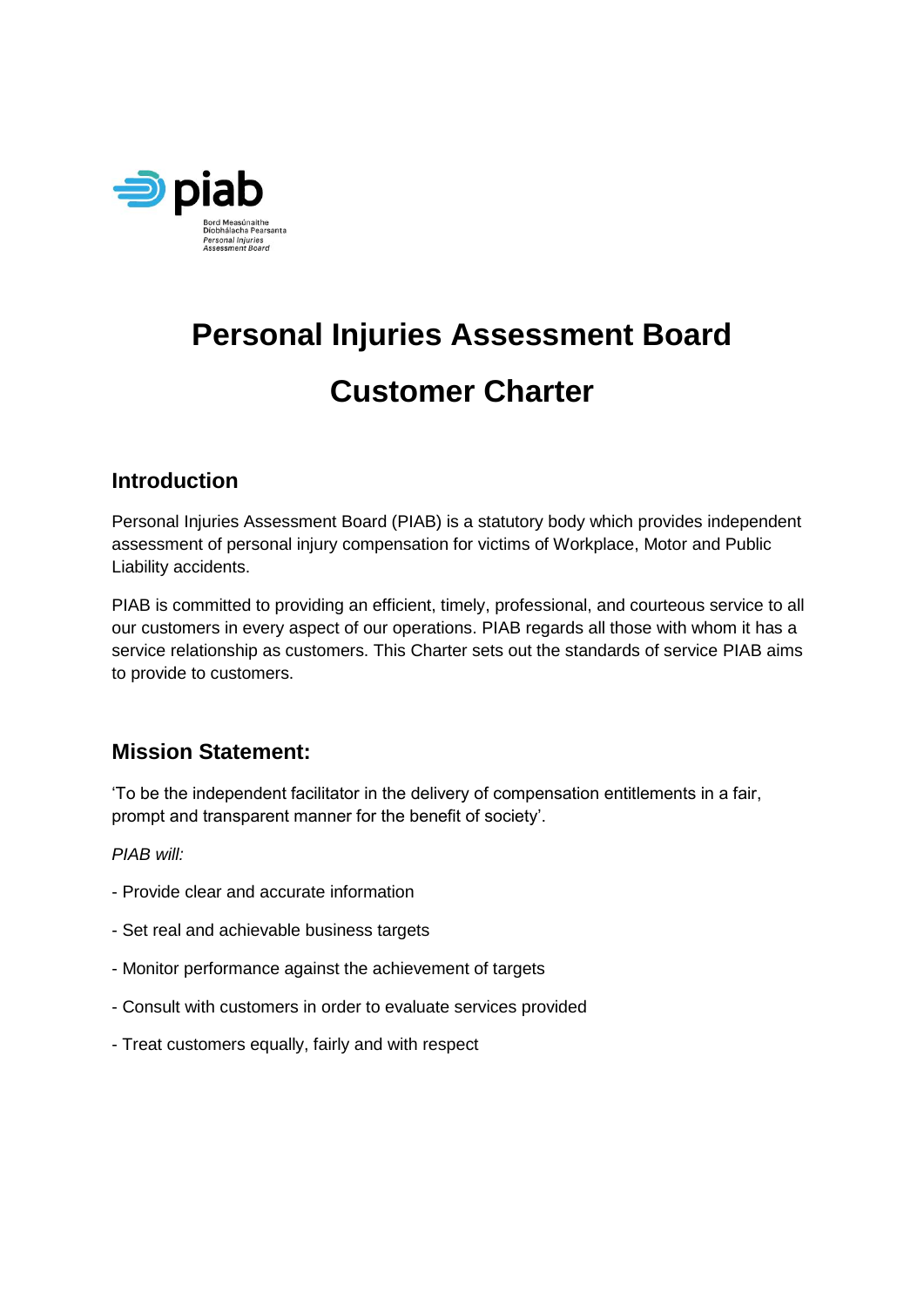# **The Service You Can Expect:**

#### *Telephone*

We will provide a LoCall telephone line

We will be available to answer your call Monday to Friday 8.00am-6.00pm

We will answer your call promptly and aims to answer 95% of calls within 40 seconds

Our staff will be courteous and helpful

We will provide information and assistance in relation to our process

#### *Applications*

PIAB will aim at all times to issue statutory notices as required under the PIAB Act 2003 following the making of an Application, as soon as is practicable but allowing for the time required for the preparation and quality checking of the notice concerned.

#### *Written Correspondence*

PIAB can receive written correspondence via several mediums including Post, Document Exchange, E-mail and Fax.

If you send us a letter, fax or e-mail PIAB will endeavour to:

- Deal with all correspondence within 4 working days

- Respond to correspondence in 4 working days where required. If it is not possible to give a comprehensive reply within 4 working days PIAB will send you an interim reply explaining the position and indicating when you can expect a definitive response

- Include a claims reference, telephone number, fax number and an E-mail address on all correspondence

- Ensure that all replies will be written in a clear, concise and easily understood manner, taking into account the requirements of relevant legislation

### **Website**

PIAB will ensure that its website is tailored to meet the needs of customers, is accessible and that any customer who wishes to conduct their business electronically is facilitated in so far as possible to do so. PIAB follows the guidelines on accessibility set out by the W3C (the World Wide Web Consortium).

The W3C WAI (Web Accessibility Initiative) produces accessibility guidelines that are an internationally recognised benchmark of accessibility.

PIAB is committed to making its website accessible to all people, regardless of ability.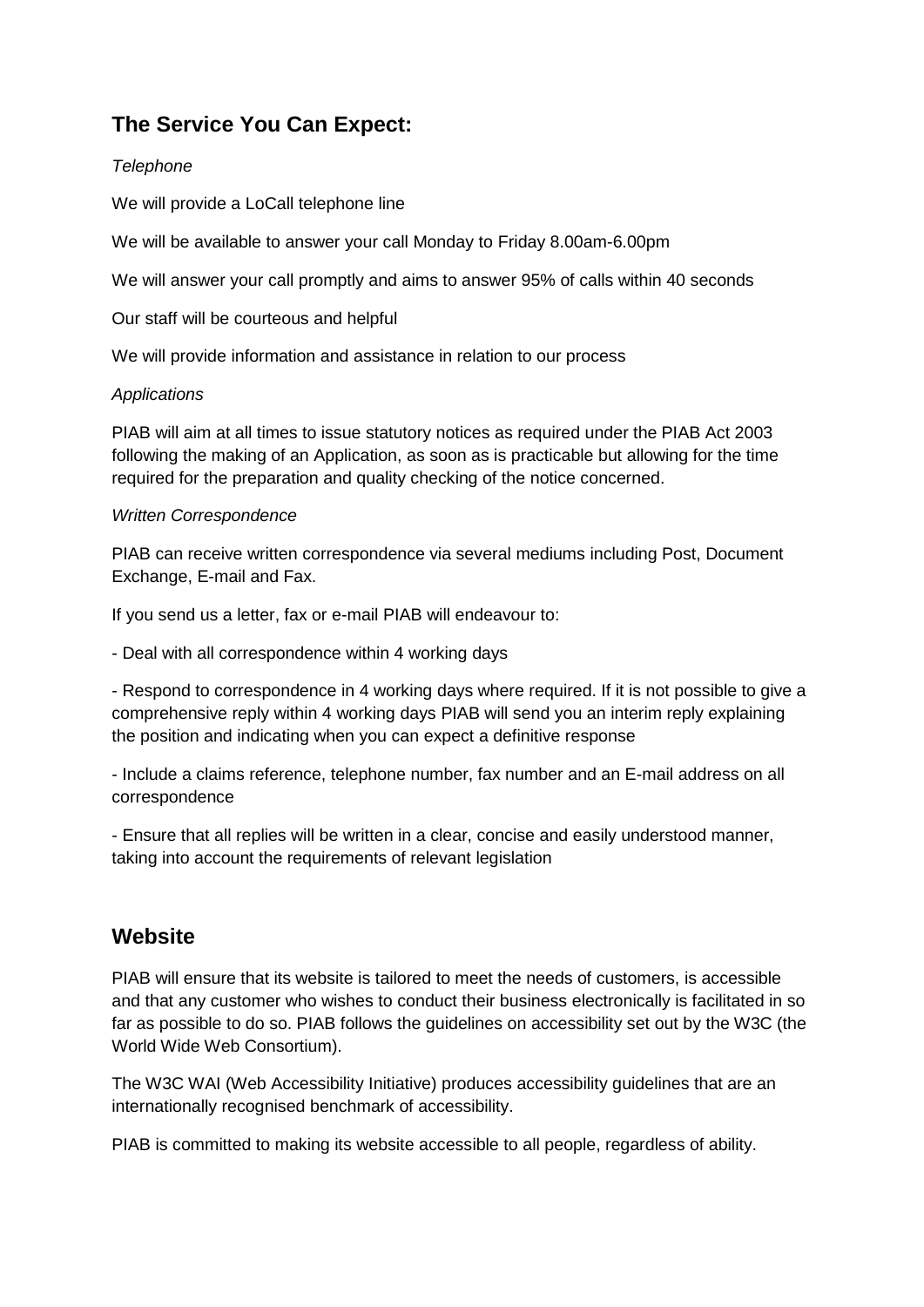In this regard users are invited to give their feedback and suggestions for improvements (contact details below). The accessibility and feedback is reviewed on a regular basis.

## **Services through Irish**

PIAB undertakes to make every effort to facilitate customers who wish to conduct business through the Irish Language. In particular PIAB guarantees to:

- Meet commitments under the Official Languages Act 2003 including replies in Irish to correspondence received in Irish;

- Publish an Annual Report and Statement of Strategy in both Irish and English.

## **Services through Other Languages**

PIAB will ensure every effort is made to facilitate customers who wish to conduct business through a variety of languages.

Claimants will have the benefit of access to much information available at http://www.piab.ie in languages such as: Russian, Polish, Chinese, and Arabic.

# **Equality and Diversity**

PIAB is committed to ensuring the rights of individuals to equal treatment established by equality legislation are adhered to at all times.

PIAB will endeavour to acknowledge and accommodate the diversity of these groups covered by equality legislation.

# **Data Protection**

PIAB has published a comprehensive Data Protection 'Code of Practice' which is available on this website at https://www.piab.ie/eng/data-protection/. The Code has been developed in accordance with our legal obligations including the Data Protection Acts and the General Data Protection Regulation (GDPR), and may be updated from time to time.

PIAB continually ensures that individual personal data is only processed in line with our statutory role as set out in legislation including the PIAB Act 2003, the PIAB Amendment Act 2007 and any other relevant legislation. PIAB has designated a Data Protection Officer (further information available at [https://www.piab.ie/eng/data-protection/\)](https://www.piab.ie/eng/data-protection/)

When personal information is within PIAB possession, it will endeavour to keep it safe and secure at all times and we will not retain it for longer than is necessary.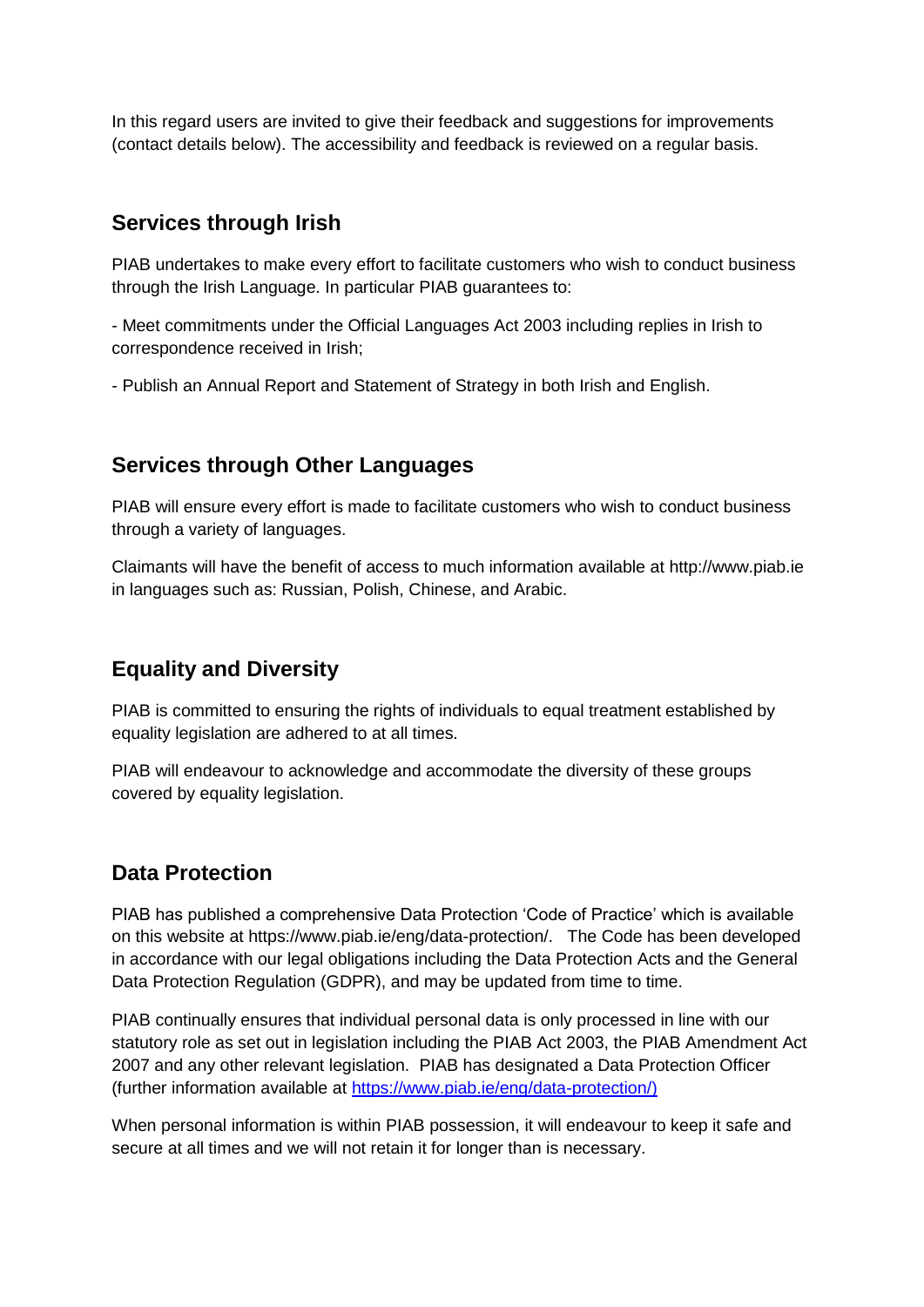# **Complaints**

PIAB aims to deliver a high standard of service to all customers.

However, if you have any complaints regarding the quality of service which you cannot satisfactorily resolve directly with members of staff, you can make a complaint by writing to PIAB at PO Box 8, Clonakilty, County Cork, P85 YH98 or by e-mail to [complaints@injuriesboard.ie.](mailto:complaints@injuriesboard.ie)

Letters or E-mails should be clearly referenced as 'Complaint' and include information such as:

- A claim reference if applicable
- The date on which a problem arose
- The name of the individual handling matters
- The circumstances giving rise to your complaint
- Any information which may help us deal with the complaint efficiently
- Any/all other information you believe is relevant

All complaints are recorded and acknowledged in writing.

Full information on PIAB's complaints policy can be found on this website at this link: <https://www.piab.ie/eng/Complaints-Policy/>

# **Help PIAB to help you:**

In order to help PIAB to provide the best service it can, please quote PIAB's reference number in all communications and ensure that application forms are fully, accurately and legibly completed.

### **Feedback**

PIAB regards feedback as the key to understanding the needs and expectations of customers. We welcome feedback and encourage you to provide it.

PIAB also encourages staff to use their day-to-day contact with customers as a means of gathering feedback on the quality of service provided.

### **Monitoring Performance**